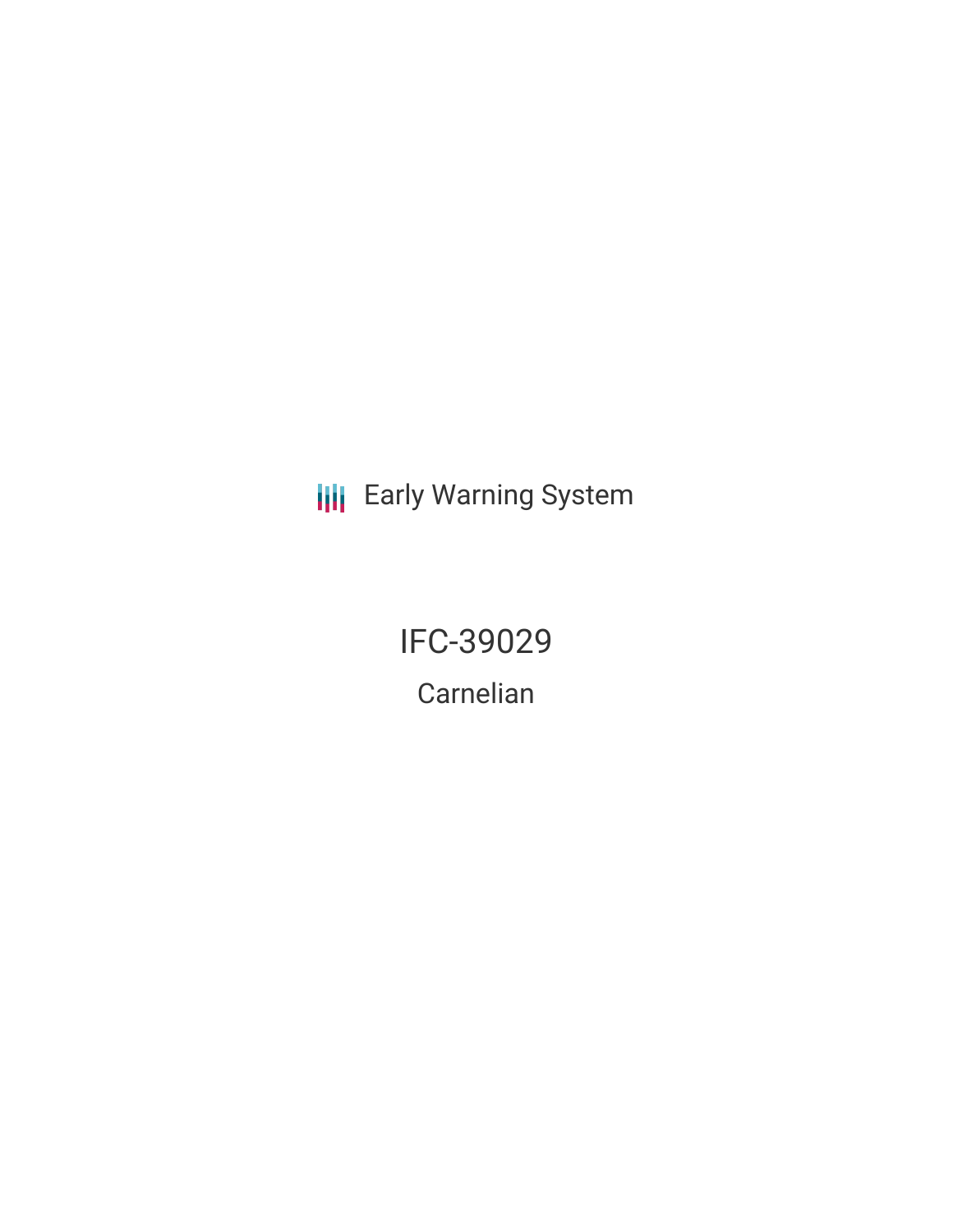## **Quick Facts**

| <b>Countries</b>               | Colombia                                |
|--------------------------------|-----------------------------------------|
| <b>Financial Institutions</b>  | International Finance Corporation (IFC) |
| <b>Status</b>                  | Approved                                |
| <b>Bank Risk Rating</b>        | B                                       |
| <b>Voting Date</b>             | 2017-07-26                              |
| <b>Borrower</b>                | UNIMED PHARMACEUTICALS LIMITED          |
| <b>Investment Type(s)</b>      | Equity                                  |
| <b>Investment Amount (USD)</b> | \$90.00 million                         |
| <b>Project Cost (USD)</b>      | \$90.00 million                         |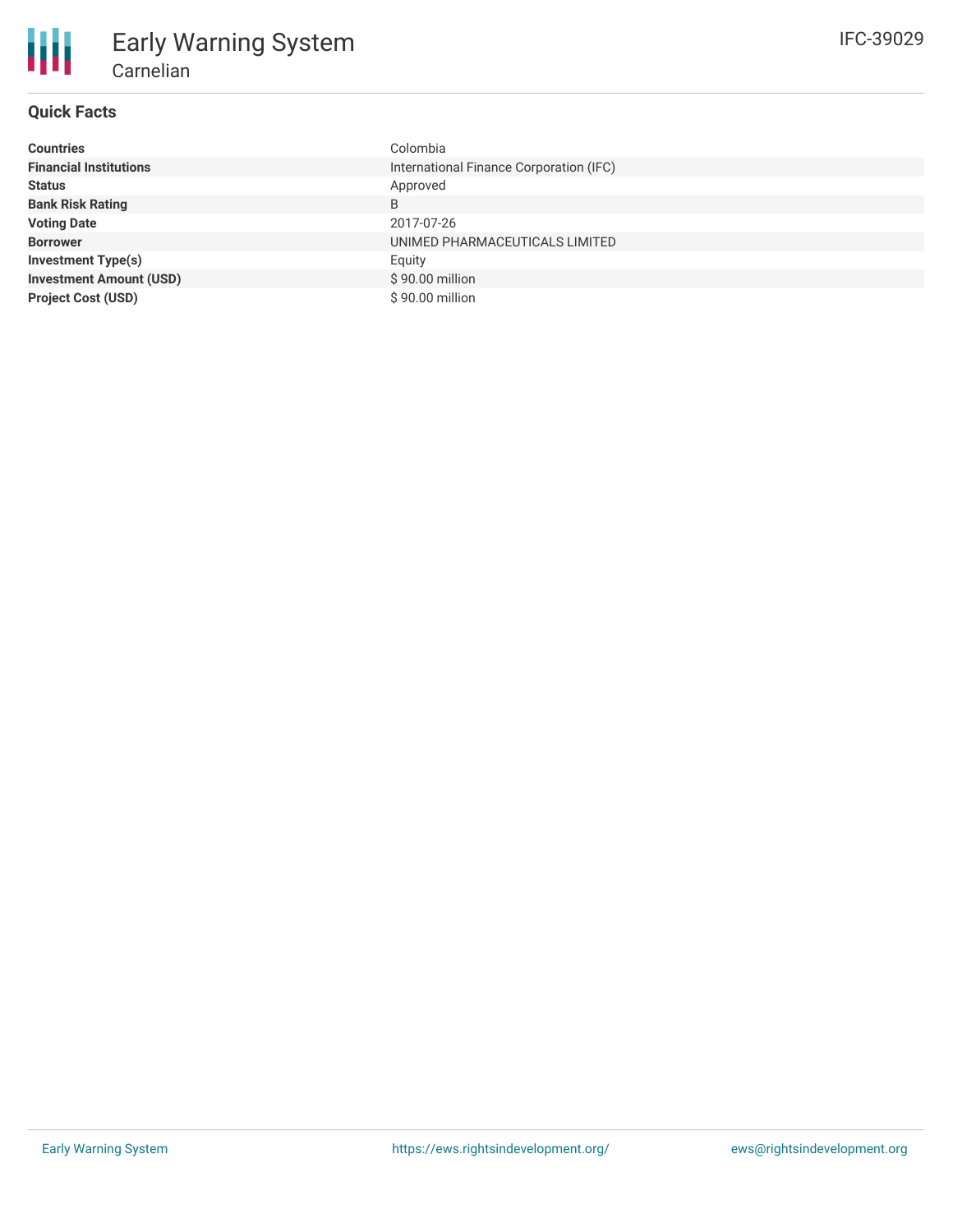

## **Project Description**

The proposed project includes an IFC equity investment of US\$ 90million to support the Procaps capex program. The capex includes building and operation of new greenfield manufacturing plants, expansion of existing production plans, investments in new technologies, and brand acquisition activities. Procaps develops, produces and markets packaged pharmaceutical drugs and advanced drug delivery technologies (i.e., softgel capsules).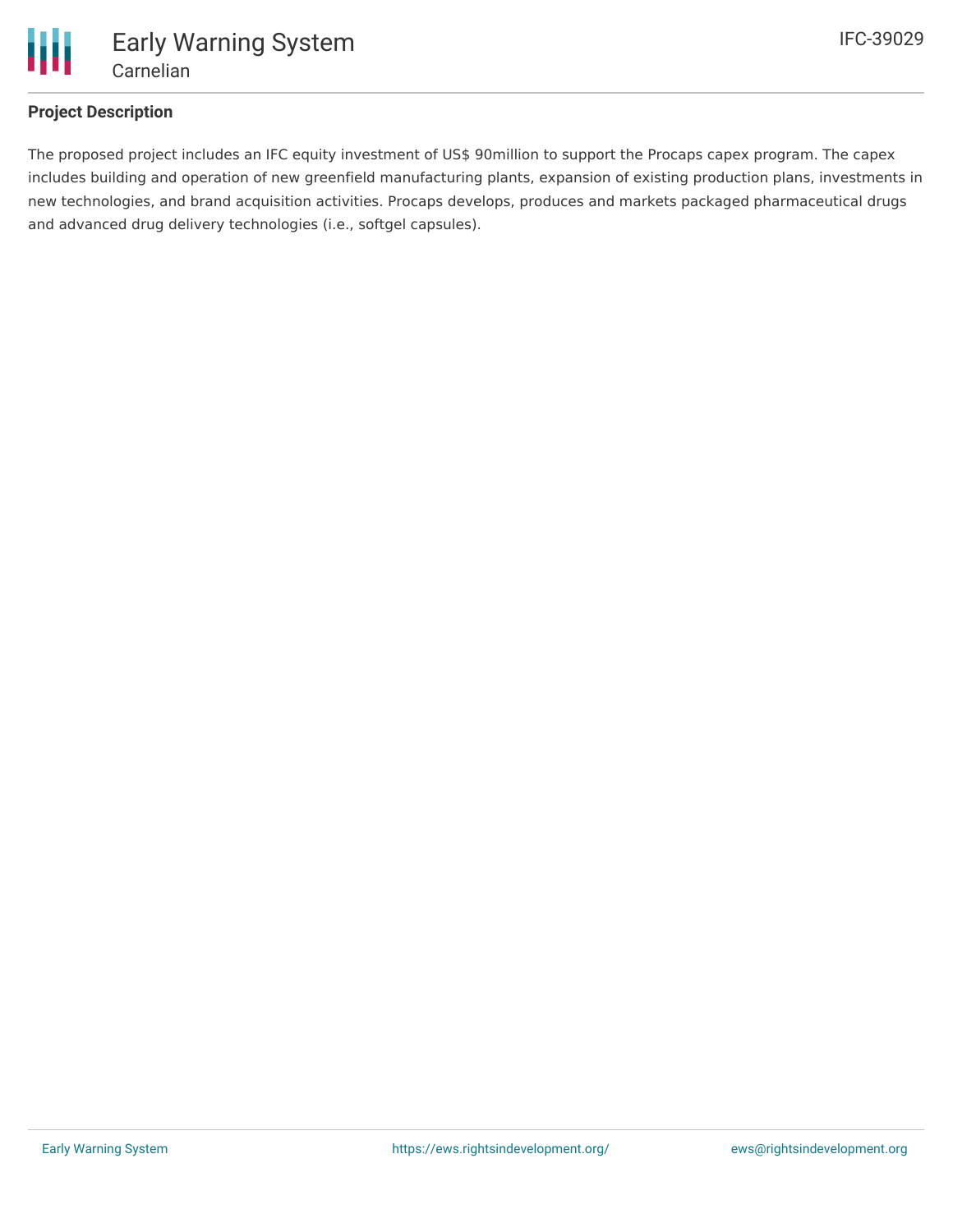## **Investment Description**

• International Finance Corporation (IFC)